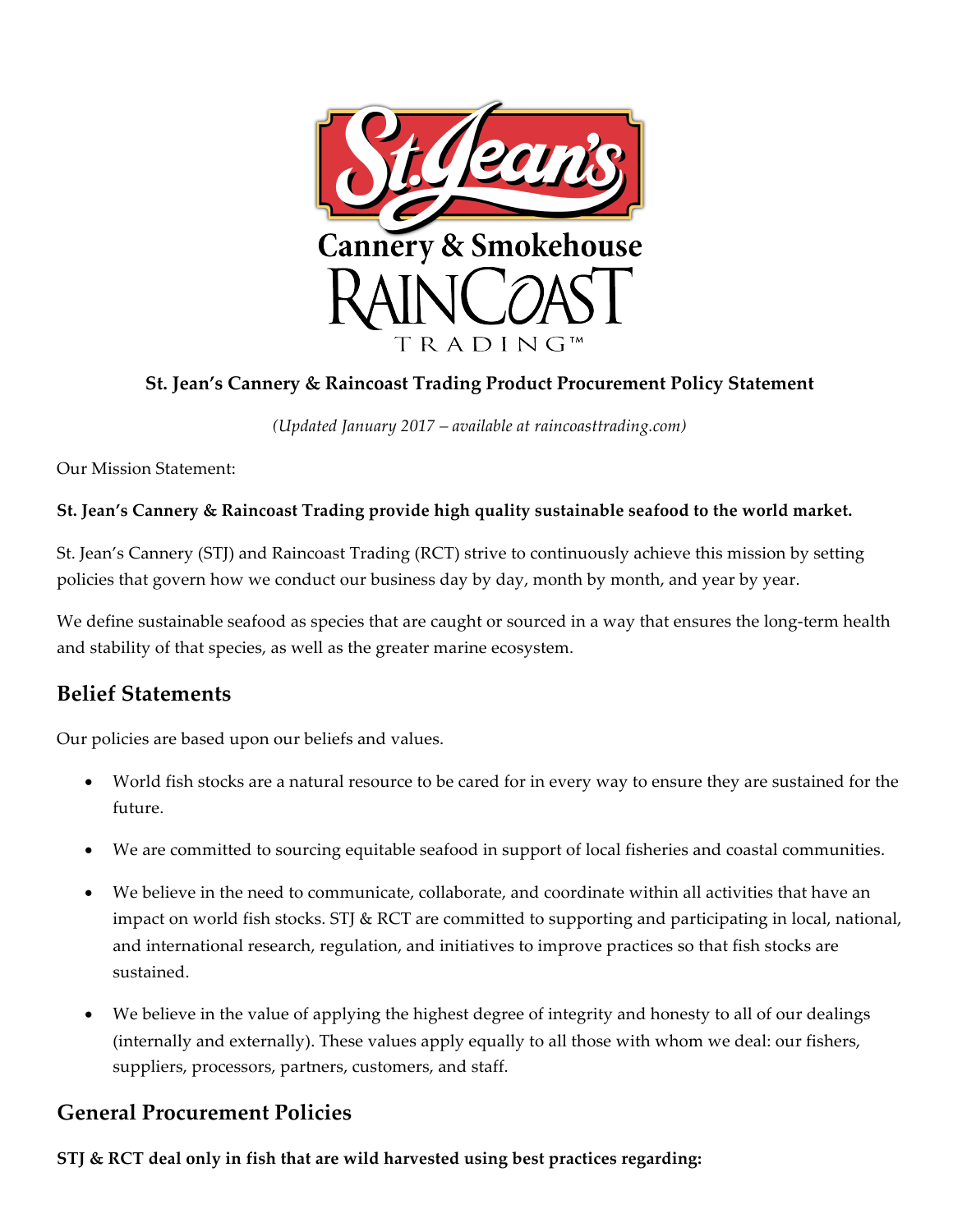- Taking fish from stocks that are well managed with a comprehensive management plan based on current research. We will not take fish from stocks which have not been under assessment nor stocks assessed at a high-risk due to overfishing
- Fishing in ways that minimize habitat damage
- Fishing in ways that minimize by-catch and collateral damage to other stocks; our suppliers must have a strong catch retention policy and must not retain parts (eg. shark fins) of captured marine animals. Our guideline is that discarded by-catch should be as close to zero as possible and we prohibit sourcing from FAD sets and vessels which set on marine mammals & sharks.
- Fishing in ways that do not impact at-risk species (endangered, threatened, vulnerable, etc.) nor source at-risk species. We avoid all species listed as endangered, vulnerable, and near-threatened on the IUCN Red List
- Avoiding fishing from protected areas. We also support the Greenpeace-proposed Pacific Commons Marine Reserve in efforts to give long-term protection to various fish stocks
- Avoiding product from fishers/suppliers who fish illegally and engage in practices that threaten the health of at-risk species. We will not source from any vessel on any official blacklist
- Our suppliers are not planning to build new tuna-fishing vessels (for non-poll-and-line fishing)

# **All STJ & RCT fish products must be fully traceable at the individual product unit level back through the entire supply chain to the original point of catch. This includes traceability relating to species, port/country of landing, detailed fishing methods, fishing vessels, day of catch, and cannery.**

STJ & RCT are committed to comprehensive and clear labeling and individual unit traceability back to point of origin. All canned product labels display species by common name and catch area. STJ & RCT include method of catch on labels whenever possible (detailed catch methods are available on our websites) as well as cannery name and country of production. All STJ & RCT canned products display a code on each can that enables that unit to be traced back to point of origin, including catch date and species scientific name. Traceability audits are conducted on an annual basis.

Our website and point of sale contain product information on common species names, stock/sourcing location, catch methods, canneries used, and policies relating to tuna sustainability and responsible fishing methods. Our website also lists scientific names for the various species.

## **STJ & RCT supports and actively participates in programs developed by various agencies that promote sustainability, accountability, and responsibility in fishing practices, including:**

- Ocean advocacy programs to promote consumer education regarding sustainable fish consumption (including Ocean Wise, Sea Choice, Seafood Watch, and Marine Stewardship Council)
- Industry associations including the BC Salmon Marketing Council, Canadian Pacific Sardine Association, Canadian Highly Migratory Species Foundation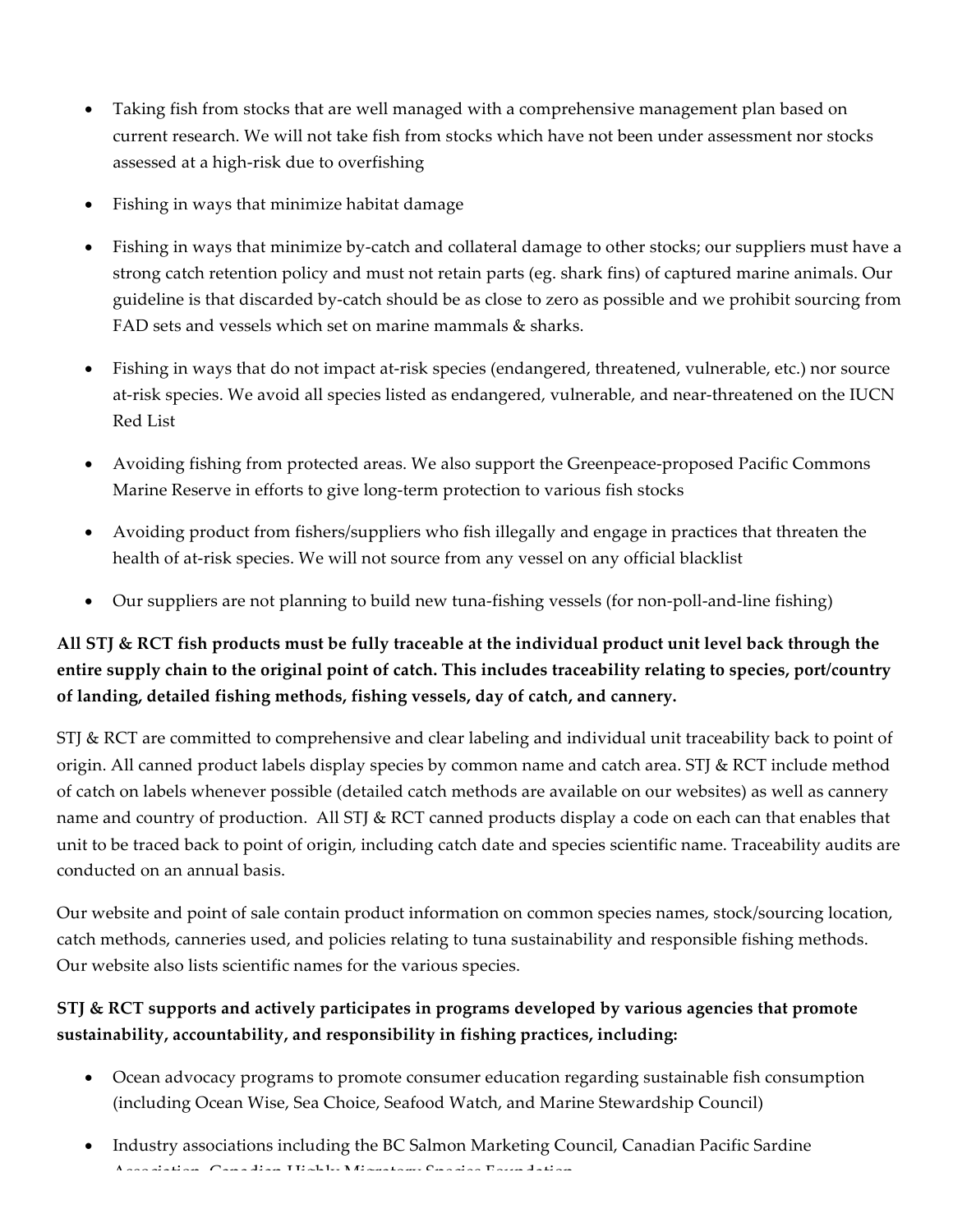**STJ & RCT only buy fish from fishers known to STJ & RCT**. We strive to source fish from operations that have full human observer coverage whenever possible. One-hundred-percent of our tuna is caught by locallyowned vessels, fishing in their own waters. STJ & RCT does not buy, hold, or sell illegally caught fish or fish that is transshipped at sea.

STJ & RCT fully support the economic and social rights of workers, formalized hiring procedures, fair wages and contracts, and the enforcement of labour laws of all countries operated in. We commit to full investigations of labour abuses at any point in the supply chain and will not work with vessels, canneries, or processors unwilling or unable to comply with social and labour standards.

**These procurement practices are monitored on a continuous basis and reviewed internally annually (announced and unannounced) to ensure compliance with established policies. We are also subject to annual Marine Stewardship Council audits and other external audits (eg. Sedex Members Ethical Trade Audit).**

# **Species Specific Policy Issues**

RCT currently only deals in four fish species:

- Albacore Tuna (*Thunnus alalunga*) 82% of our tuna sourcing
- \*Skipjack Tuna (*Katsuwonus pelamis)* 18% of our tuna sourcing
- Pacific Salmon Sockeye & Pink (*Oncorrhynchus nerka* & *Oncorhynchus gorbuscha*)
- \*Pacific Sardines (*Sardinops sagax*)

*\*St. Jean's Cannery does not produce any Skipjack Tuna or Pacific Sardines under the St. Jean's brand.* 

## **Albacore Tuna**

All albacore tuna procured by STJ & RCT is individually harvested from the North Pacific using surface troll jigs ('pole-and-line' fishing) towed behind the vessel. This virtually eliminates by-catch. STJ & RCT will not purchase albacore tuna caught by long line or net methods.

Based upon these selective harvesting methods and sound management practices, the North Pacific stock of albacore tuna is currently deemed to be sustainable by the Ocean Wise program.

Our albacore tuna is processed at St. Jean's Cannery (Nanaimo, British Columbia), in the same North Pacific region where the fish is caught.

## **Skipjack Tuna**

Skipjack tuna for the RCT Global brand are individually caught by a Marine Stewardship Council-certified poll-and-line fishery in the Maldive Islands (Indian Ocean). As with the North Pacific albacore fishery, this fishing method virtually eliminates by-catch. Our goal is to be able to process the fish in a regional cannery within three years.